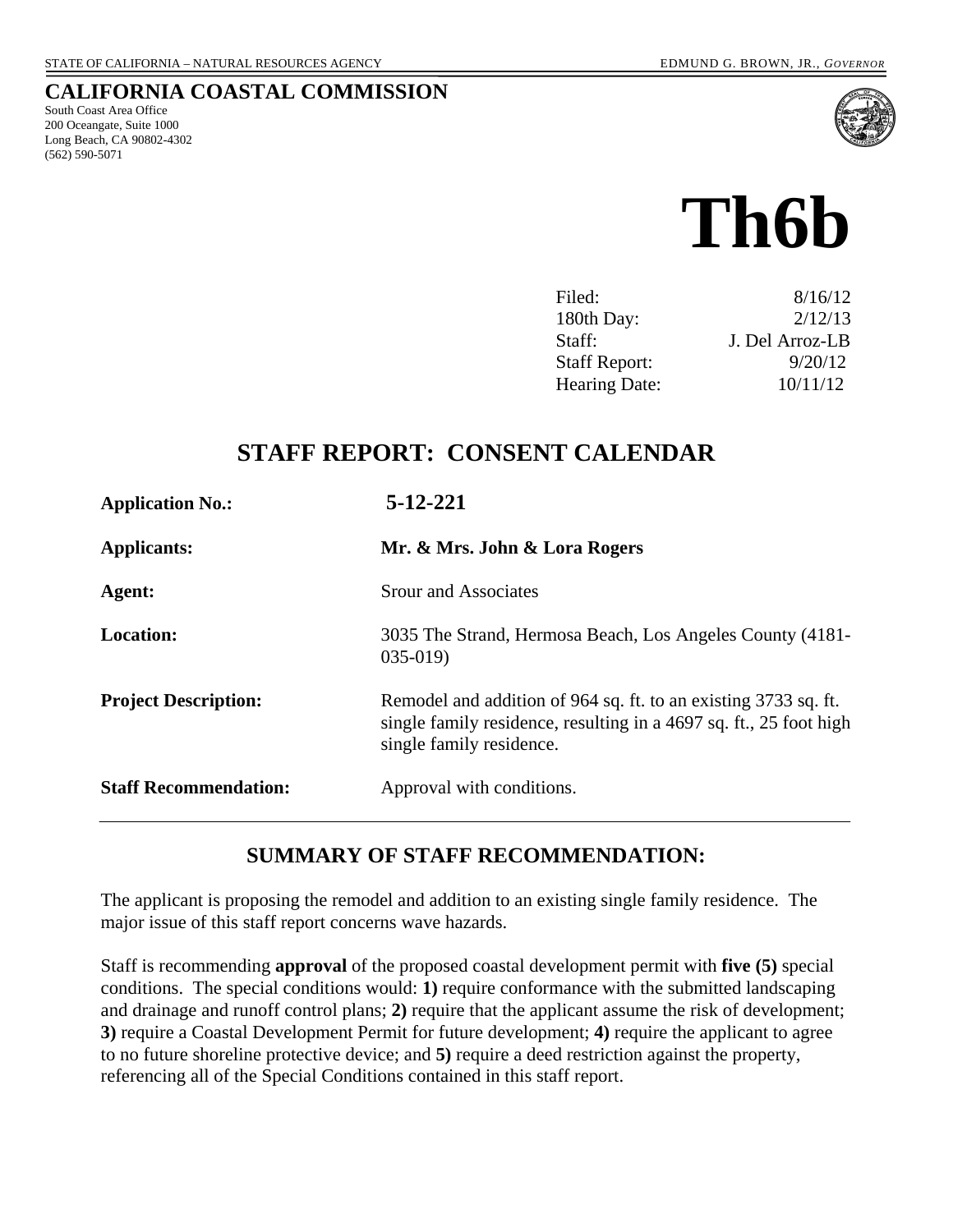# **TABLE OF CONTENTS**

# **APPENDICES**

Appendix A - Substantive File Documents

# **EXHIBITS**

Exhibit 1 - Vicinity Map Exhibit  $2 - \text{Site Plan}$ Exhibit  $3$  – Elevations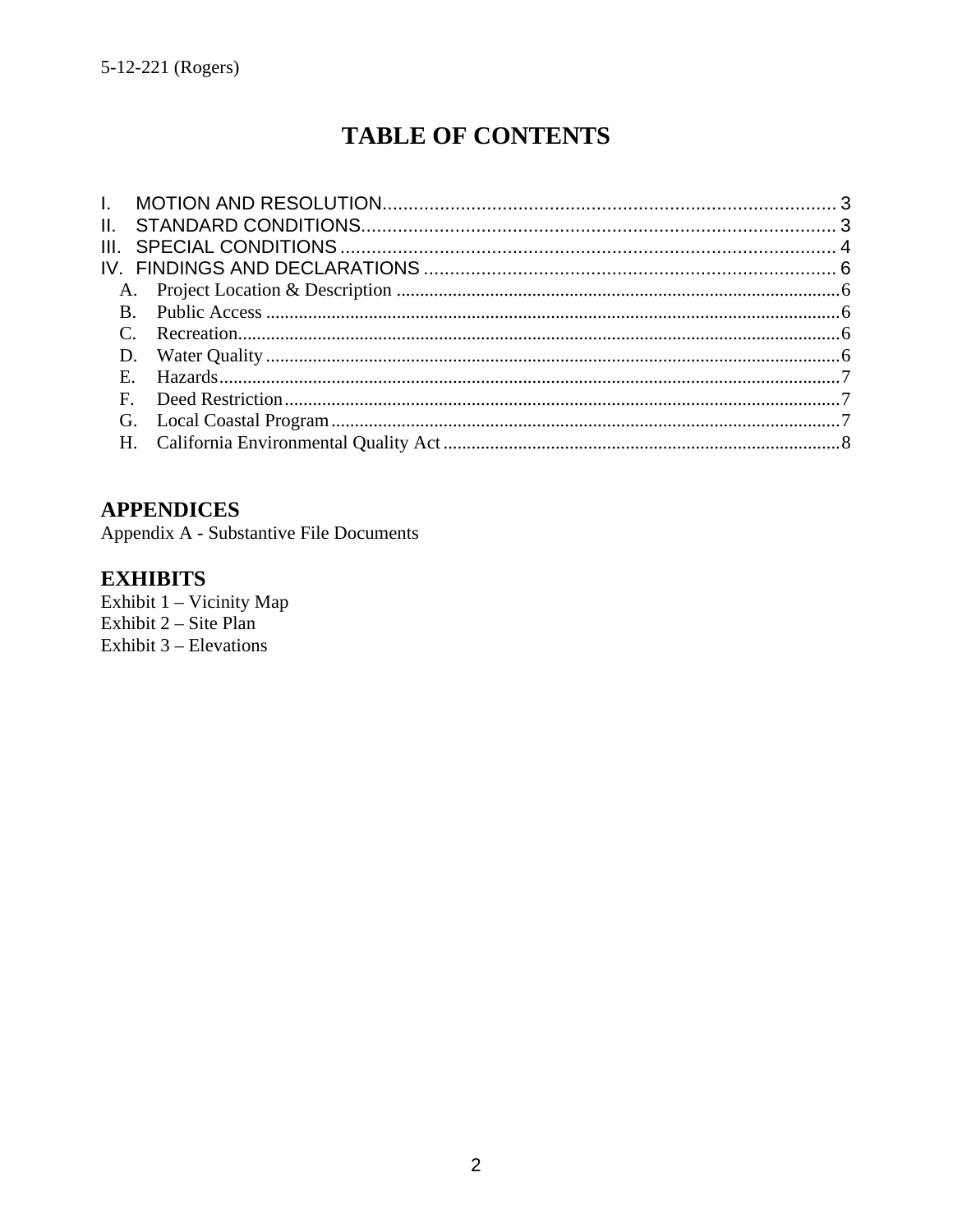# <span id="page-2-0"></span>**I. MOTION AND RESOLUTION Motion:**

*I move that the Commission approve the coastal development permit applications included on the consent calendar in accordance with the staff recommendations.*

Staff recommends a **YES** vote. Passage of this motion will result in approval of all of the permits included on the consent calendar. The motion passes only by affirmative vote of a majority of the Commissioners present.

#### **Resolution:**

*The Commission hereby approves a coastal development permit for the proposed development and adopts the findings set forth below on grounds that the development as conditioned will be in conformity with the policies of Chapter 3 of the Coastal Act and will not prejudice the ability of the local government having jurisdiction over the area to prepare a Local Coastal Program conforming to the provisions of Chapter 3 of the Coastal Act. Approval of the permit complies with the California Environmental Quality Act because either 1) feasible mitigation measures and/or alternatives have been incorporated to substantially lessen any significant adverse effects of the development on the environment, or 2) there are no further feasible mitigation measures or alternatives that would substantially lessen any significant adverse impacts of the development on the environment.* 

# <span id="page-2-1"></span>**II. STANDARD CONDITIONS**

This permit is granted subject to the following standard conditions:

- 1. **Notice of Receipt and Acknowledgment.** The permit is not valid and development shall not commence until a copy of the permit, signed by the permittee or authorized agent, acknowledging receipt of the permit and acceptance of the terms and conditions, is returned to the Commission office.
- 2. **Expiration.** If development has not commenced, the permit will expire two years from the date on which the Commission voted on the application. Development shall be pursued in a diligent manner and completed in a reasonable period of time. Application for extension of the permit must be made prior to the expiration date.
- 3. **Interpretation.** Any questions of intent or interpretation of any condition will be resolved by the Executive Director or the Commission.
- 4. **Assignment.** The permit may be assigned to any qualified person, provided assignee files with the Commission an affidavit accepting all terms and conditions of the permit.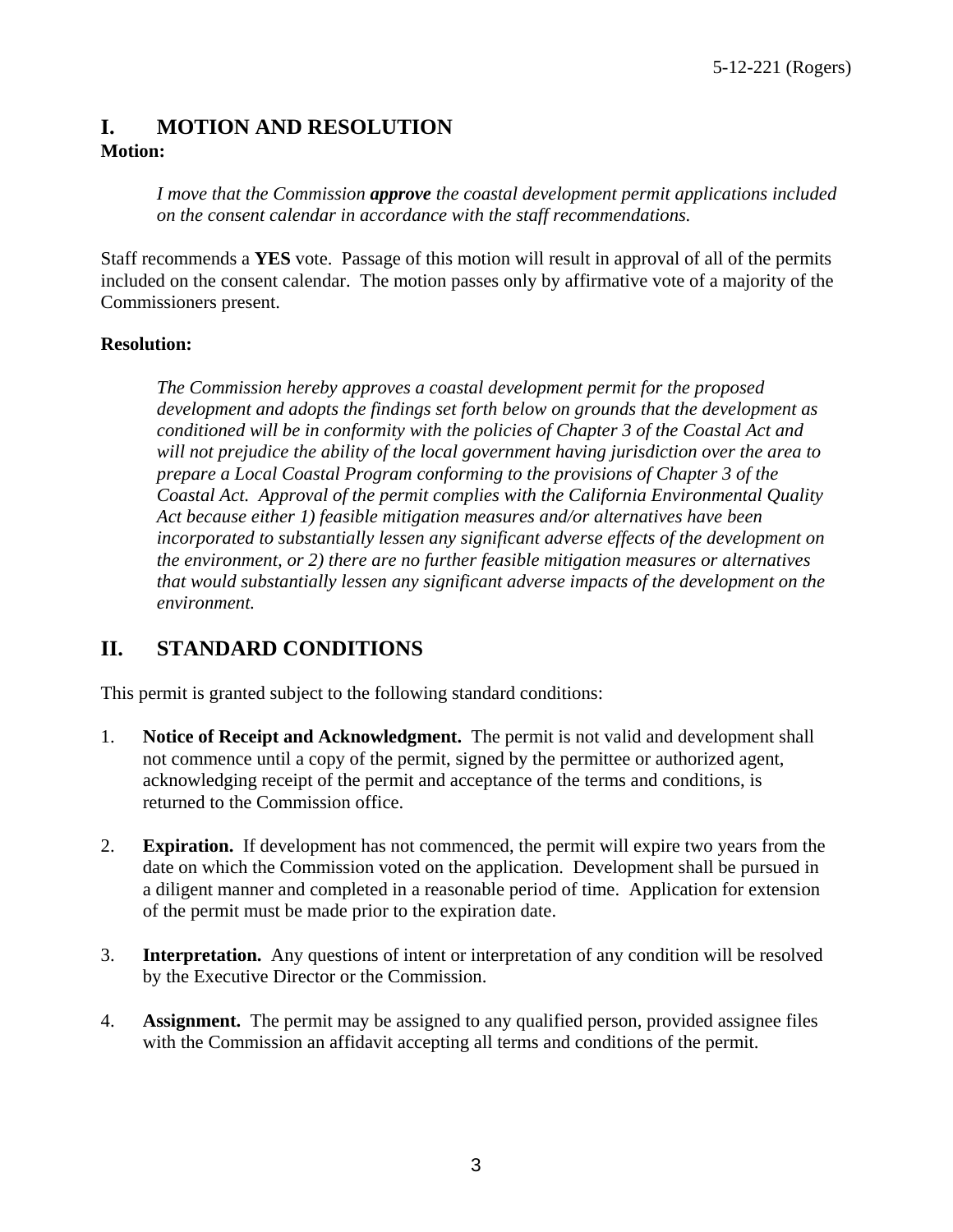5. **Terms and Conditions Run with the Land.** These terms and conditions shall be perpetual, and it is the intention of the Commission and the permittee to bind all future owners and possessors of the subject property to the terms and conditions.

# <span id="page-3-0"></span>**III. SPECIAL CONDITIONS**

This permit is granted subject to the following special conditions:

#### **1. Water Quality, Drainage and Landscaping Plans.**

A. The applicant shall conform to the drainage and run-off control plan received on August 16, 2012 showing roof drainage and runoff from all impervious areas directed to landscaped areas or drywell wherever possible. Vegetated landscaped areas shall only consist of native plants or non-native drought tolerant plants, which are non-invasive. No plant species listed as problematic and/or invasive by the California Native Plant Society, the California Exotic Pest Plant Council, or as may be identified from time to time by the State of California shall be employed or allowed to naturalize or persist on the site. No plant species listed as a 'noxious weed' by the State of California or the U.S. Federal Government shall be utilized within the property. The applicant shall incorporate Best Management Practices (BMPs) into the construction and post-construction phases of the subject development.

B. The permittee shall undertake development in accordance with the approved final landscaping and drainage plans. Any proposed changes to the approved plan shall be reported to the Executive Director. No changes to the approved plan shall occur without a Commission amendment to this coastal development permit unless the Executive Director determines that no amendment is required.

- **2. Assumption of Risk, Waiver of Liability and Indemnity.** By acceptance of this permit, the applicant acknowledges and agrees (i) that the site may be subject to hazards from flooding, sea level rise, erosion and wave uprush; (ii) to assume the risks to the applicant and the property that is the subject of this permit of injury and damage from such hazards in connection with this permitted development; (iii) to unconditionally waive any claim of damage or liability against the Commission, its officers, agents, and employees for injury or damage from such hazards; and (iv) to indemnify and hold harmless the Commission, its officers, agents, and employees with respect to the Commission's approval of the project against any and all liability, claims, demands, damages, costs (including costs and fees incurred in defense of such claims), expenses, and amounts paid in settlement arising from any injury or damage due to such hazards.
	- **3. Future Development.** This permit is only for the development described in Coastal Development Permit No. 5-12-221. Pursuant to Title 14 California Code of Regulations section 13250(b)(6), the exemptions otherwise provided in Public Resources Code section 30610(b) shall not apply to the development governed by the coastal development permit No. 5-12-221. Accordingly, any future improvements to the structure authorized by this permit shall require an amendment to Permit No. 5-12-221 from the Commission or shall require an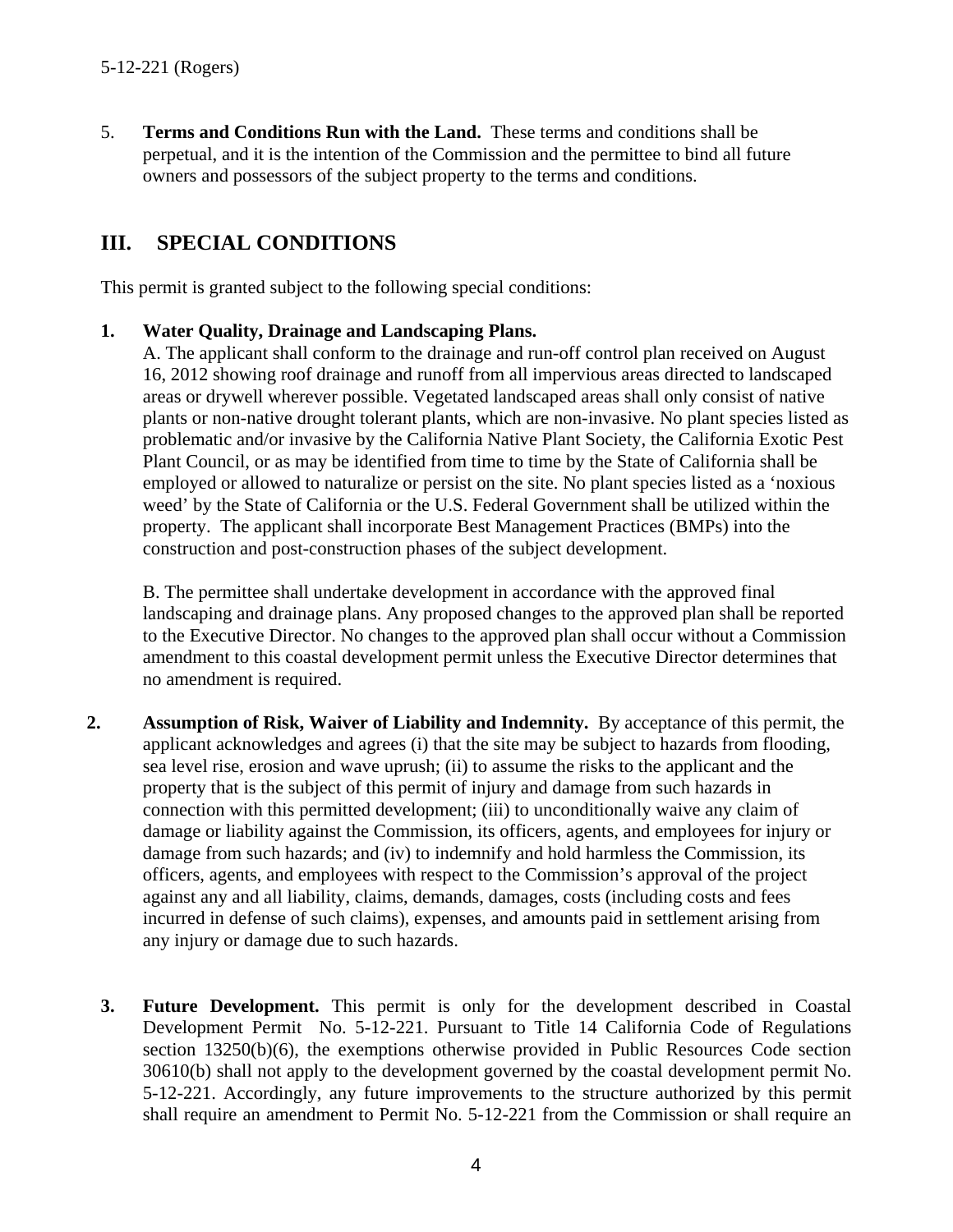additional coastal development permit from the Commission or from the applicable certified local government.

#### **4. No Future Shoreline Protective Device**

A. By acceptance of this permit, the applicant agrees, on behalf of himself and all other successors and assigns, that no shoreline protective device(s) shall ever be constructed to protect the development approved pursuant to Coastal Development Permit No. 5-12-221 including, but not limited to, the residence, garage, foundations, and patio, and any future improvements, in the event that the development is threatened with damage or destruction from waves, erosion, sea level rise, storm conditions or other natural hazards in the future. By acceptance of this permit, the applicant hereby waives, on behalf of himself and all successors and assigns, any rights to construct such devices that may exist under Public Resources Code Section 30235.

B. By acceptance of this permit, the applicant further agrees, on behalf of himself and all successors and assigns, that the landowner(s) shall remove the development authorized by this permit, including the residence, garage, foundations, and patio if any government agency has ordered that the structure is not to be occupied due to any of the hazards identified above. In the event that portions of the development fall to the beach before they are removed, the landowner(s) shall remove all recoverable debris associated with the development from the beach and ocean and lawfully dispose of the material in an approved disposal site. Such removal shall require a coastal development permit.

5. **Deed Restriction.** PRIOR TO ISSUANCE OF THIS COASTAL DEVELOPMENT PERMIT (5-12-221), the applicant shall submit to the Executive Director for review and approval documentation demonstrating that the applicant has executed and recorded against the parcel(s) governed by this permit a deed restriction, in a form and content acceptable to the Executive Director: (1) indicating that, pursuant to this permit, the California Coastal Commission has authorized development on the subject property, subject to terms and conditions that restrict the use and enjoyment of that property; and (2) imposing the Special Conditions of this permit, as covenants, conditions and restrictions on the use and enjoyment of the Property. The deed restriction shall include a legal description of the entire parcel or parcels governed by this permit. The deed restriction shall also indicate that, in the event of an extinguishment or termination of the deed restriction for any reason, the terms and conditions of this permit, shall continue to restrict the use and enjoyment of the subject property so long as either this permit or the development it authorizes, or any part, modification, or amendment thereof, remains in existence on or with respect to the subject property.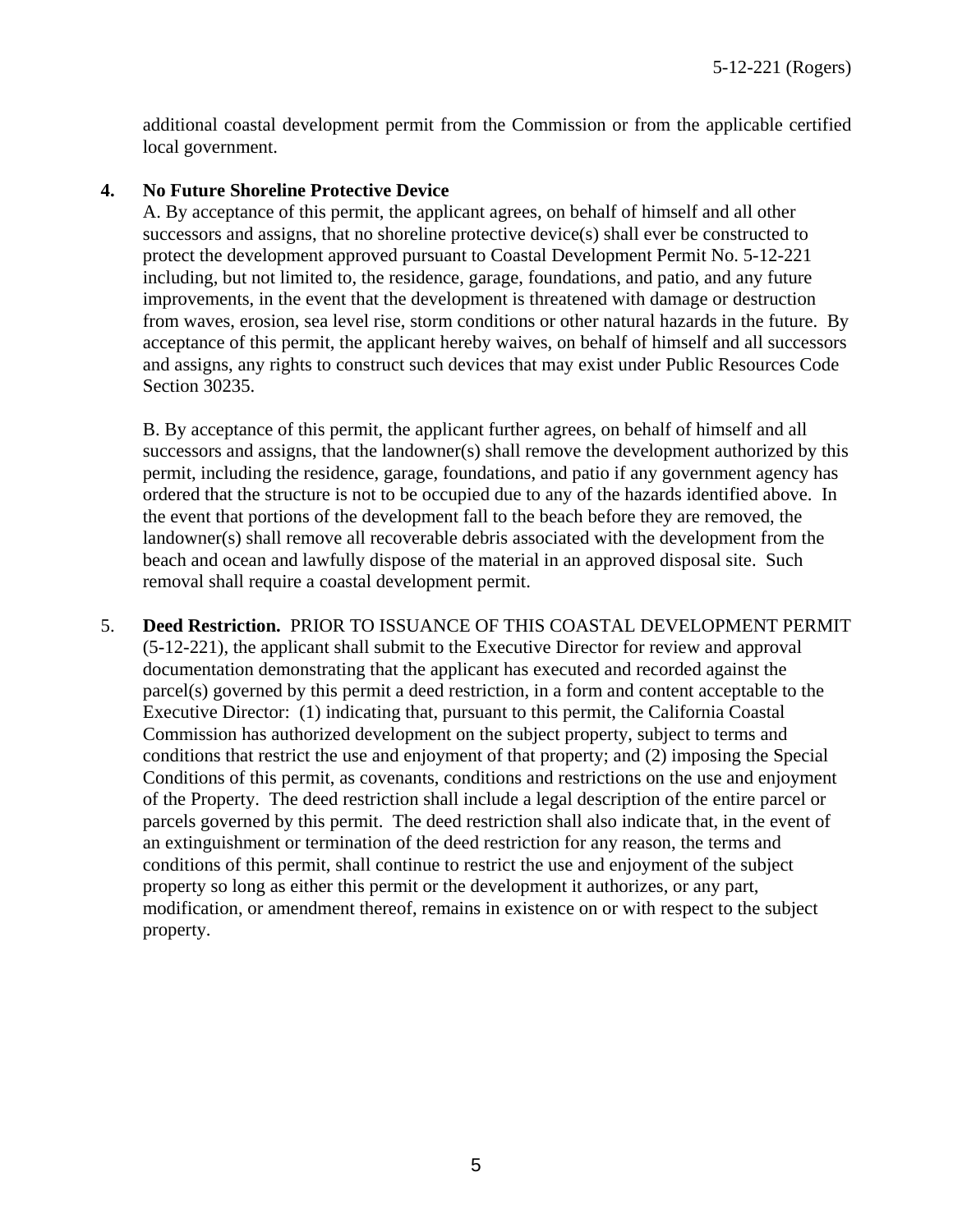# <span id="page-5-0"></span>**IV. FINDINGS AND DECLARATIONS**

## <span id="page-5-1"></span>**A. PROJECT LOCATION & DESCRIPTION**

The proposed development consists of significant exterior alterations to an existing 3733 sq. ft. single family residence and the addition of 964 sq. ft. to the first, second, and third floors. The resulting 4697 sq. ft. residence will be a 25' high, three story single family residence. On-site parking for the proposed single family residence will be provided by three covered and one open parking spaces. The subject site is located at 3035 The Strand, within the City of Hermosa Beach, Los Angeles County. The site is a relatively level beachfront lot located between the first public road and the sea. This 2,948 square foot lot is located on the inland side of The Strand, an improved public right-of-way that separates the residential development from the public beach. The Strand is used by both residents and visitors for recreational purposes (walking, jogging, biking, etc.) and to access the shoreline. The Strand extends for approximately 4 miles, from 45th Street (the border between El Segundo and Manhattan Beach) to Herondo Street (the border between Hermosa Beach and Redondo Beach). The proposed project is located within an existing urban residential area, located about 0.9 miles north of the Hermosa Beach Pier. There is an approximately 450-foot wide sandy beach between the subject property and the mean high tide line. Vertical public access to this beach is available to pedestrians via public right-of-way at the western end of Longfellow Ave, located approximately 220 feet to the north of the subject property, (Exhibit No. 1).

The City has reviewed the proposed project and found it consistent with local zoning requirements, as evidenced by their Approval-In-Concept, dated August 7, 2012. The proposed project conforms to the certified LUP 30-foot height limit for R-1 zoned, low density residential, and conforms to the setback limits for front, rear and side yards.

# <span id="page-5-2"></span>**B. PUBLIC ACCESS**

The proposed development will not affect the public's ability to gain access to, and/or to make use of, the coast and nearby recreational facilities. Therefore, as proposed the development conforms with Sections 30210 through 30214, Sections 30220 through 30224, and 30252 of the Coastal Act.

# <span id="page-5-3"></span>**C. RECREATION**

The proposed development, as submitted, does not interfere with public recreational use of coastal resources and conforms with Sections 30210 through 30214 and Sections 30220 through 30223 of the Coastal Act regarding the promotion of public recreational opportunities.

# <span id="page-5-4"></span>**D. WATER QUALITY**

The proposed development has a potential to increase the volume and intensity of runoff from the site and impact coastal water quality. The Commission has typically required new residences located along The Strand to incorporate measures designed to infiltrate runoff on-site wherever possible, to minimize the impacts of the project to coastal waters. The applicant has proposed to direct roof runoff to a drywell and permeable concrete prior to discharge to the public storm drain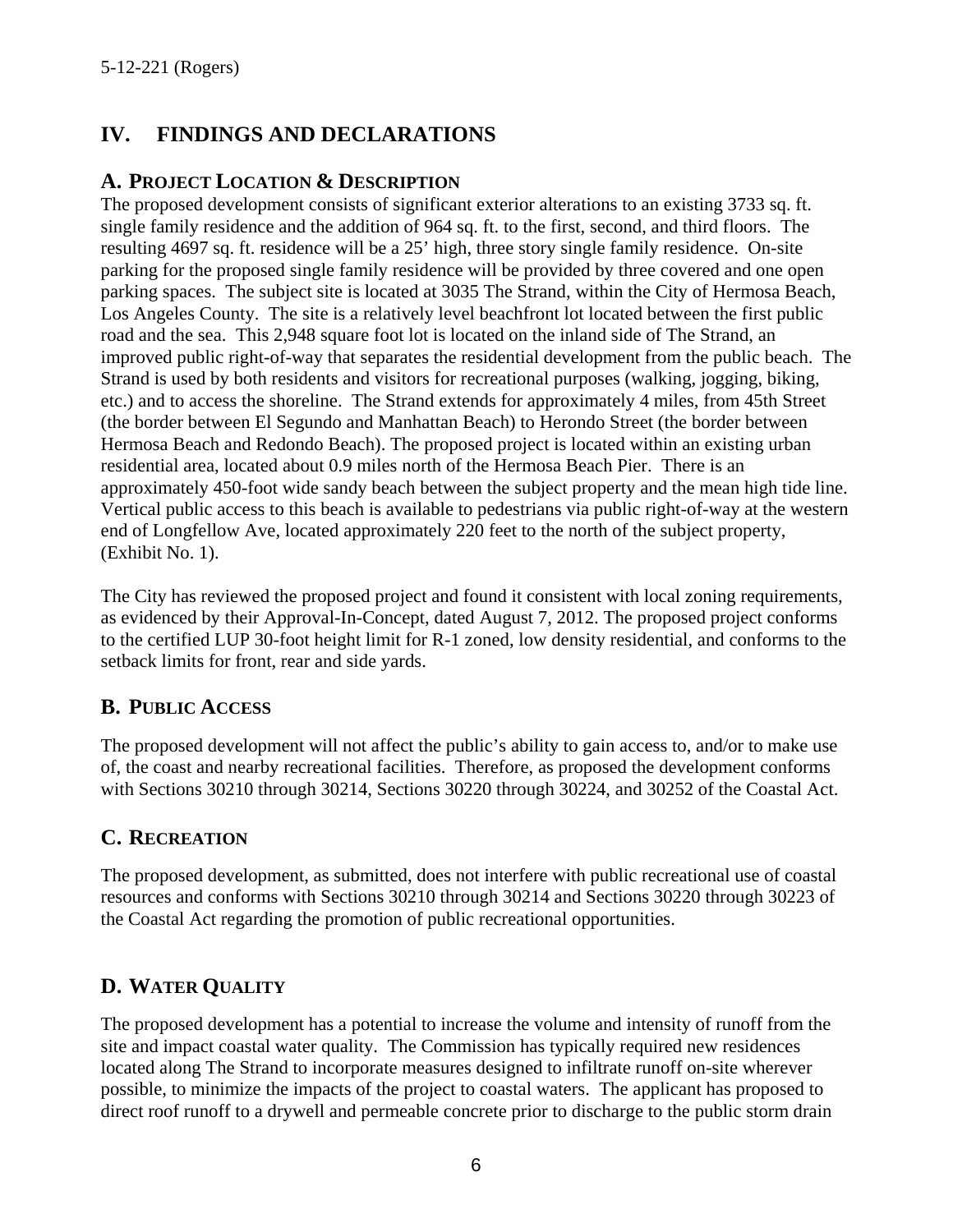system. Therefore, the development, as proposed and as conditioned, incorporates design features to minimize the infiltration of water and the effect of construction and post-construction activities on the marine environment. Therefore, the Commission finds that the proposed development, as conditioned, conforms with Sections 30230 and 30231 of the Coastal Act regarding the protection of water quality to promote the biological productivity of coastal waters and to protect human health.

# <span id="page-6-0"></span>**E. HAZARDS**

The applicant provided a Wave Uprush Study for the subject property, as is consistently required by the Commission for shoreline development in southern Los Angeles County and Orange County. The Wave Uprush Study was prepared by Geosoils, Inc. and is dated August 1, 2012. The analysis describes the subject beach as a stable beach and concludes that the proposed development exists landward of the storm wave uprush limit, and therefore will not require any seawall or other shoreline protective device.

Development adjacent to the ocean is inherently hazardous. Development which may require a protective device in the future can not be allowed due to the adverse impacts such devices have upon, among other things, public access, visual resources and shoreline processes. To minimize the project's impact on shoreline processes, and to minimize risks to life and property, the development has been conditioned to: require a drainage and runoff control plan to direct, treat, and minimize the flow of water offsite; prohibit construction of protective devices (such as a seawall) in the future; and to require that the landowner and any successor-in-interest assume the risk of undertaking the development. As conditioned, the Commission finds that the development conforms to the requirements of Sections 30235 and 30253 of the Coastal Act regarding the siting of development in hazardous locations.

# <span id="page-6-1"></span>**F. DEED RESTRICTION**

To ensure that any prospective future owners of the property are made aware of the applicability of the conditions of this permit, the Commission imposes one additional condition requiring that the property owner record a deed restriction against the property, referencing all of the above Special Conditions of this permit and imposing them as covenants, conditions and restrictions on the use and enjoyment of the Property. Thus, as conditioned, this permit ensures that any prospective future owner will receive actual notice of the restrictions and/or obligations imposed on the use and enjoyment of the land in connection with the authorized development, including the risks of the development and/or hazards to which the site is subject, and the Commission's immunity from liability.

### <span id="page-6-2"></span>**G. LOCAL COASTAL PROGRAM**

Coastal Act section 30604(a) states that, prior to certification of a local coastal program ("LCP"), a coastal development permit can only be issued upon a finding that the proposed development is in conformity with Chapter 3 of the Act and that the permitted development will not prejudice the ability of the local government to prepare an LCP that is in conformity with Chapter 3. The Land Use Plan for Hermosa Beach was effectively certified on April 21, 1982, however, as stated, the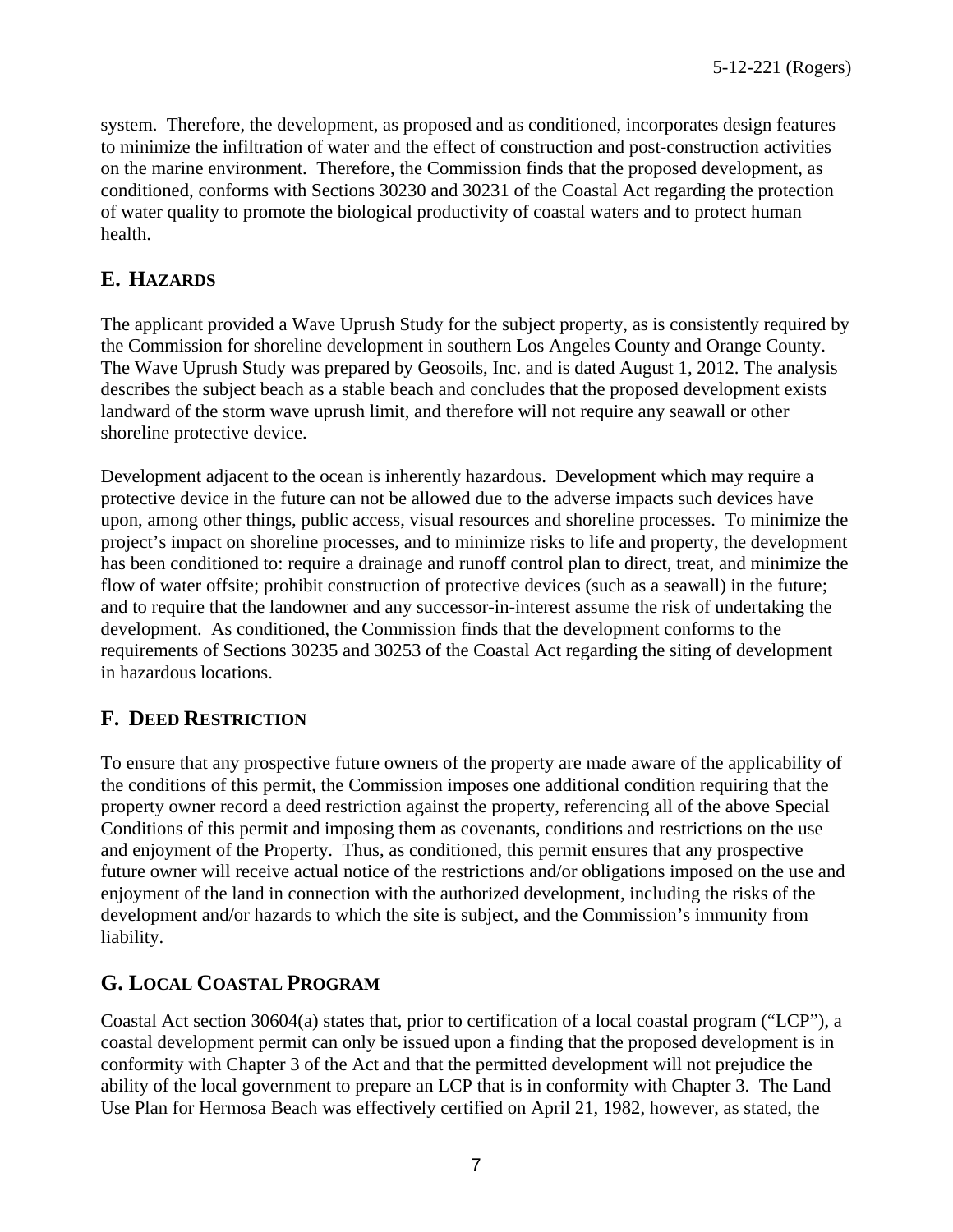Coastal Act is the standard of review for this project. As conditioned, the proposed development is consistent with Chapter 3 of the Coastal Act and with the certified Land Use Plan for the area.

# <span id="page-7-0"></span>**H. CALIFORNIA ENVIRONMENTAL QUALITY ACT**

Section 13096 of the Commission's regulations requires Commission approval of Coastal Development Permit applications to be supported by a finding showing the application, as conditioned by any conditions of approval, to be consistent with any applicable requirements of the California Environmental Quality Act (CEQA). Section 21080.5(d)(2)(A) of CEQA prohibits a proposed development from being approved if there are feasible alternatives or feasible mitigation measures available which would substantially lessen any significant adverse effect which the activity may have on the environment.

As conditioned, there are no other feasible alternatives or mitigation measures available which will lessen any significant adverse impact the activity would have on the environment. Therefore, the Commission finds that the proposed project is consistent with CEQA and the policies of the Coastal Act.

### APPENDIX A SUBSTANTIVE FILE DOCUMENTS

City of San Clemente Certified Land Use Plan

Analysis of Soil Nail and Reconstruction of Failed Shotcrete Wall dated November 16 2010 by Lotus Consulting Engineers and supplemental letters dated September 12, 2011 and April 18, 2012.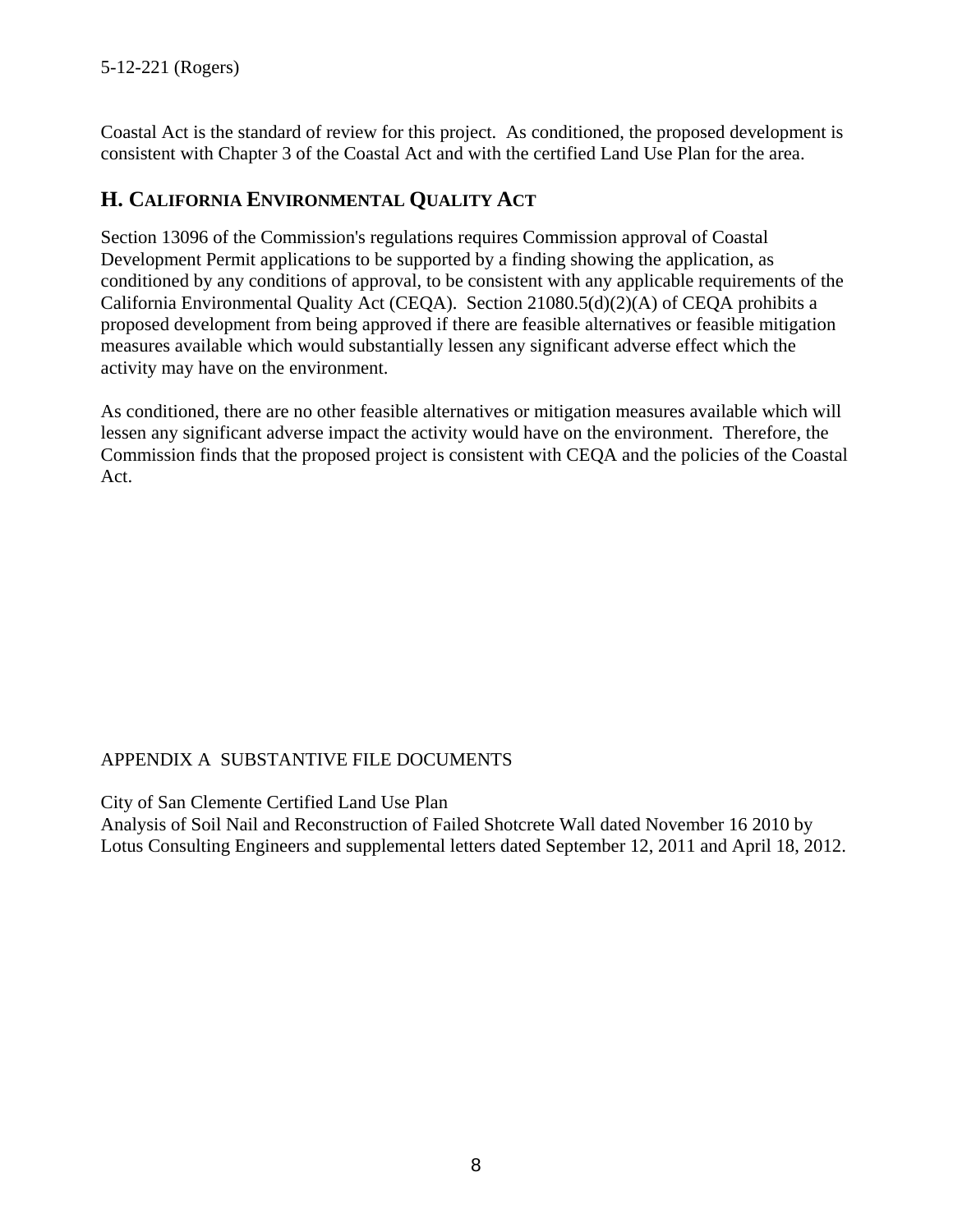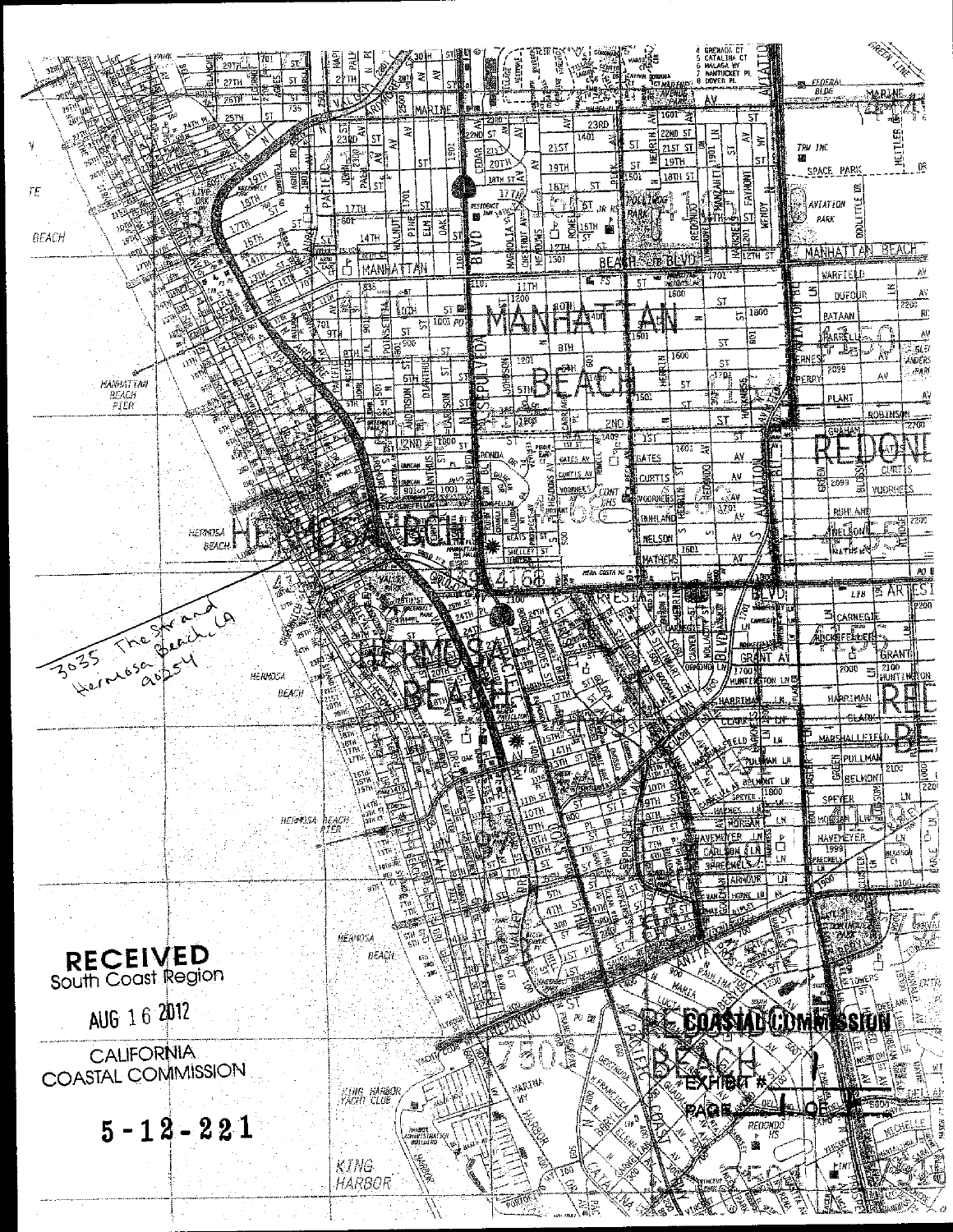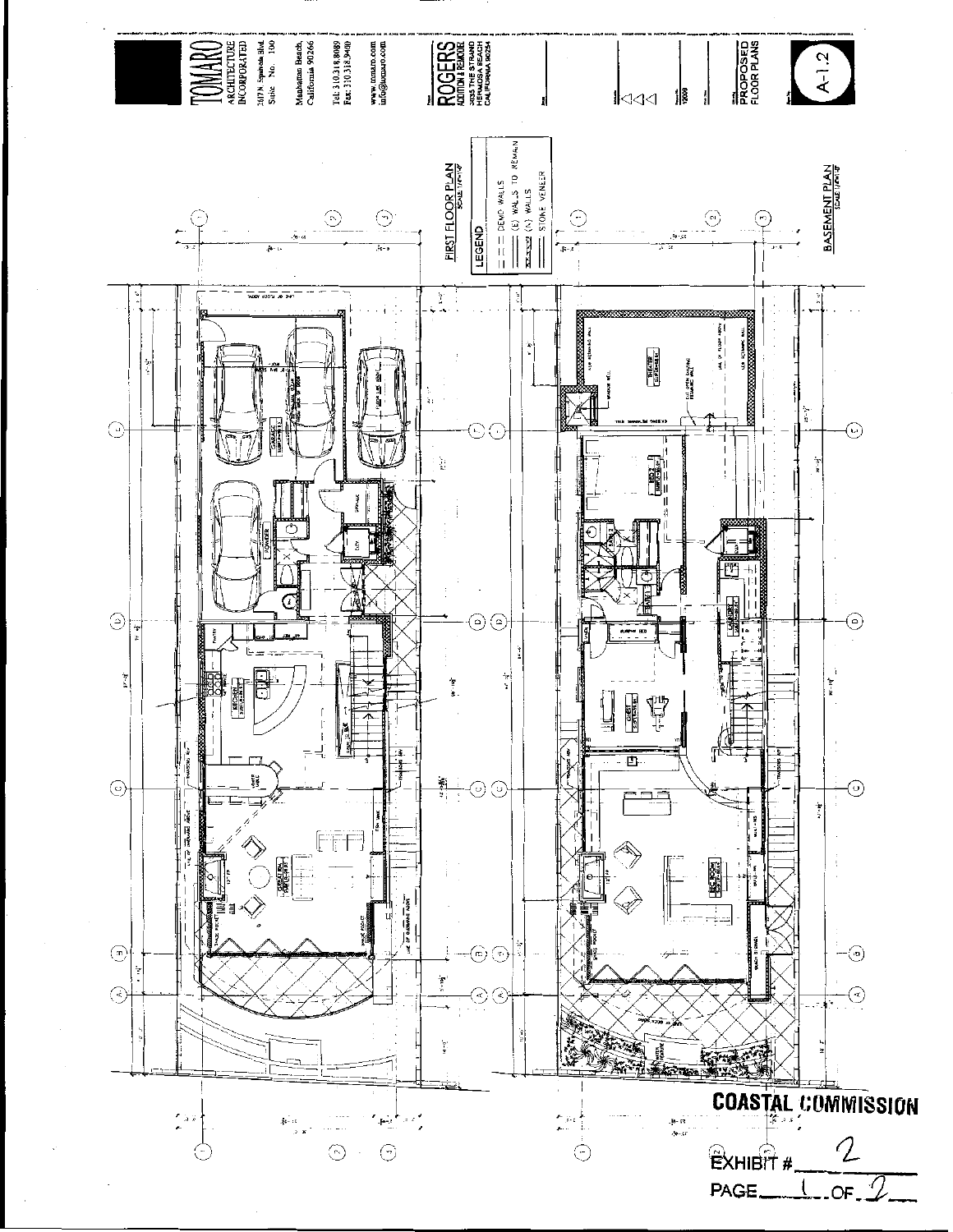